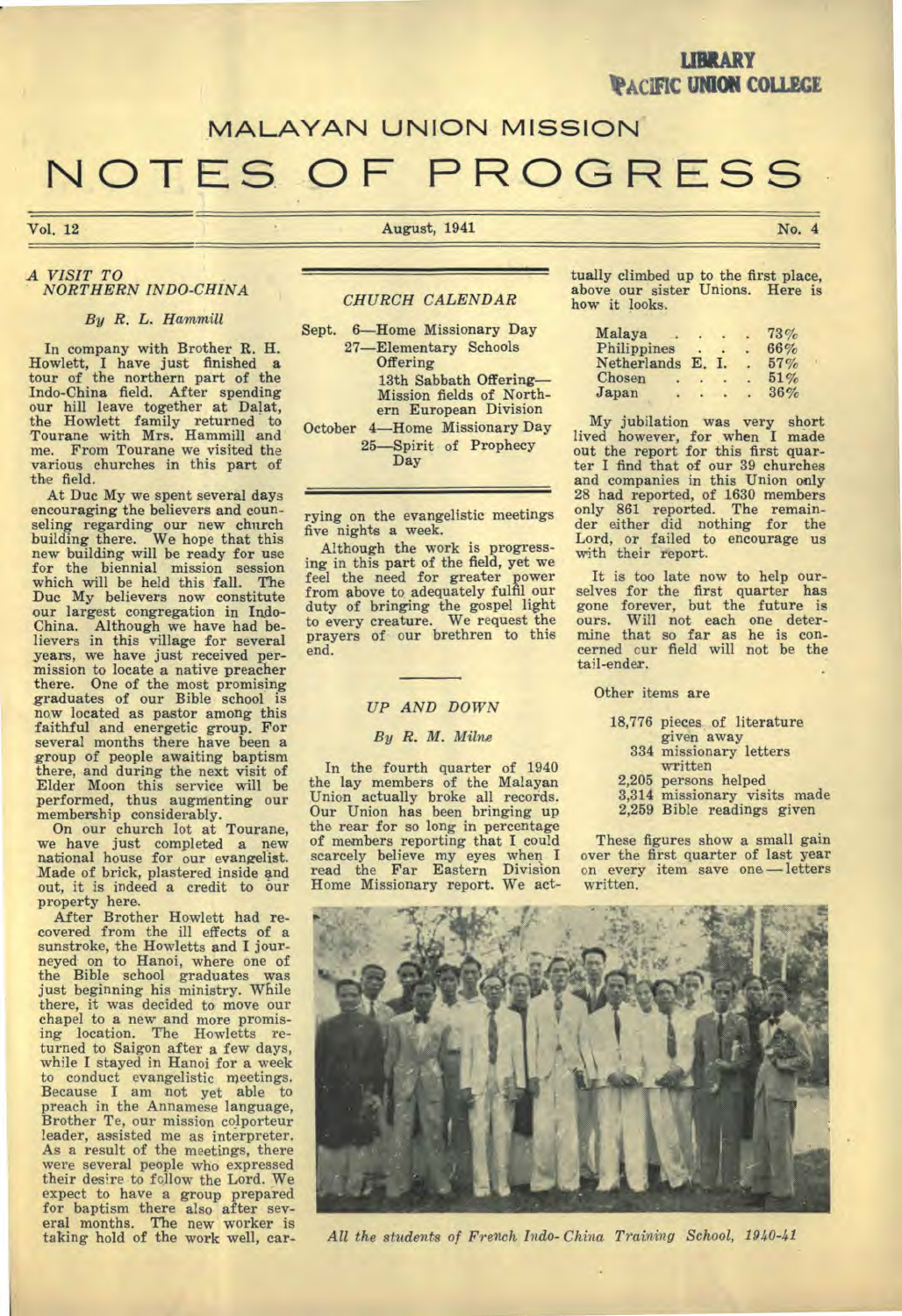Page 2

#### *KLUANG EVANGELISTIC EFFORT*

#### *By J. M. Nerness*

Kluang is a thriving small town in the central part of Johore state. Because of location, it has been looked upon as being a desirable place for the capital city of that country. It is in this place that the Malay States Mission commit-tee felt that work should be opened in an intensive way. At one time, we did have organized churches at Segamat and Batu Pahat but these have been closed for several years. Now many of our gocd people live isolated in Johore from their fellow believers of like precious faith. Prompted by a conviction that in the heart of this great Malay state the light of the Advent hope should burn brightly, the brethren agreed to send Brother and Sister Y. C. Wan there in April of last year to prepare the field for a public effort.

Supported by a special grant for evangelistic help from the Malayan Union *and* with the co-operation of the Penang Sanitarium in the release of Brother D. Liem. to lead out in the campaign an effort was started on April 1st of this year. Brother Stamford Wong joined the group of workers thus completing a strong evangelistic company. It was intended that a tabernacle be used in which to conduct the meetings, but war conditions prevented. However a small chapel was attractively arranged in a shop house which served very well. One can imagine the feelings of the workers when as they were distributing announcements inviting the public, policemen brought word that the meetings could not be started. Only a few hours remained until the time appointed for the opening lecture. The director was called and after consultation with Government authorities permission was given to proceed.

The hall proved to be too small from the beginning as capacity audiences came to hear the truth night after night throughout the entire three months of meetings. Many crowded the sidewalk outside and squeezed into the aisle inside to hear the message. This in itself is a tribute to the careful planning that was given to appropriately present our great message. The subject of the night previous was reviewed the evening following by Brother Wong.

The interest was created and dealt with effectively from the beginning. Services were conducted in Cantonese which seems to be understood by the population there *generally* and Bible studies

were given by the three brethren in their own dialects, namely Hakka, Hokkien, and Cantonese. Over twenty were enrolled in these special Bible classes and completed a text book of 28 studies.

In an effort to leave an enduring work, the workers recommended but eleven of the large class for baptism on July 1st. feeling that it was best for others to study farther. Word has now come that others of the remaining number who were not baptized at that time are now ready to take this step.

A large percentage of those accepting the truth are direct from heathenism and representing sev-eral different walks of life. Young people, students in school, tradesmen, and a clerk were amongst those baptized. The group indicated that both young and old, rich and poor were appealed to and that the conviction of *the*  Spirit fell on all alike.

Only eternity will reveal the complete results of these meetings. Already some have been sent from their homes. Five young people attending a school have been ordered to withdraw from the school because they would not attend on the Sabbath. Possibly the greatest achievement has been the demonstration of the fact that public evangelism bearing Heaven's seal of approval can be carried on successfully for the masses of Malaya and that there are many who will face inconyenience to come night after night to drink deeply of the water of life for this time.

Brother and Sister Wan are now left alone with this company in Johore. Brethren Liem and Wong have returned to Penang where they are planning to open another series of such meetings. Please pray for those new in the Faith and our workers that effective plans may soon be laid and carried out to enter larger unentered fields "while it is day."

#### *THE MALAYAN SEMINARY*

#### *By F. R. Millard*

With both its domitories and most of its classrooms filled to capacity, the Malayan Seminary is enjoying not only one of its biggest but certainly , one of its best years. The enrolment has now passed the four hundred mark and we are forced to turn away many applicants. While a large student body does not necessarily make a good school, the fact than an ever-increasing number of students seek admission to the Seminary does indicate that its reputation is good and that it must

First in importance of these principles is the moral or religious phase of our work. We are trying to surround our students with a Christian atmosphere and ever to hold before them the high-est of Christian ideals. This is done not only through our wellorganized church and our enthusiastic and very successful Sab-bath School and Missionary Volunteer Society, but in the school homes and the classrooms as well. As *a* result of this influence in the school, a large number of students were led to give their hearts to Christ. Last year fifteen were baptized and over thirty are now studying in baptismal classes.

The mental side of our work is not neglected in the Seminary. While we are striving to raise our standards still higher, we are glad for the degree of success that has been attained. We hold a certificate of efficiency from the Department of Education in Singapore and have been given a high rank among the private schools of the city. Out of a class of thirteen who sat for the Cambridge examinations last year ten were successful. Five of these are now studying in our training class. We are hoping for a larger class of advanced students next year for it is from this group that we look for workers to fill the many calls from the field.

The physical or manual phase of our work has done more than anything else to draw favourable attention to our schools in all parts of the world. It is unfortunate, therefore, that we have had to close down our weaving plant for a lack of materials. While we are still giving enough work to enable forty of our students to earn all or part of their way, we feel the need of building up school industries. This is being given serious study now.

Since the beginning of the present school year a number of changes have been made in the school staff. Prof. and Mrs. Minchin returned to Australia in April and Josephine Tan went with them to take some advanced school work. To fill these vacancies and to provide for new classes, F. R. Millard was called to the principalship and Mrs. R. M. Milne. Mr. John Richard, and Washington Sitoemorang we r e added to the staff. We now have a total of sixteen full-time teachers in addition to workers in the school home and in the business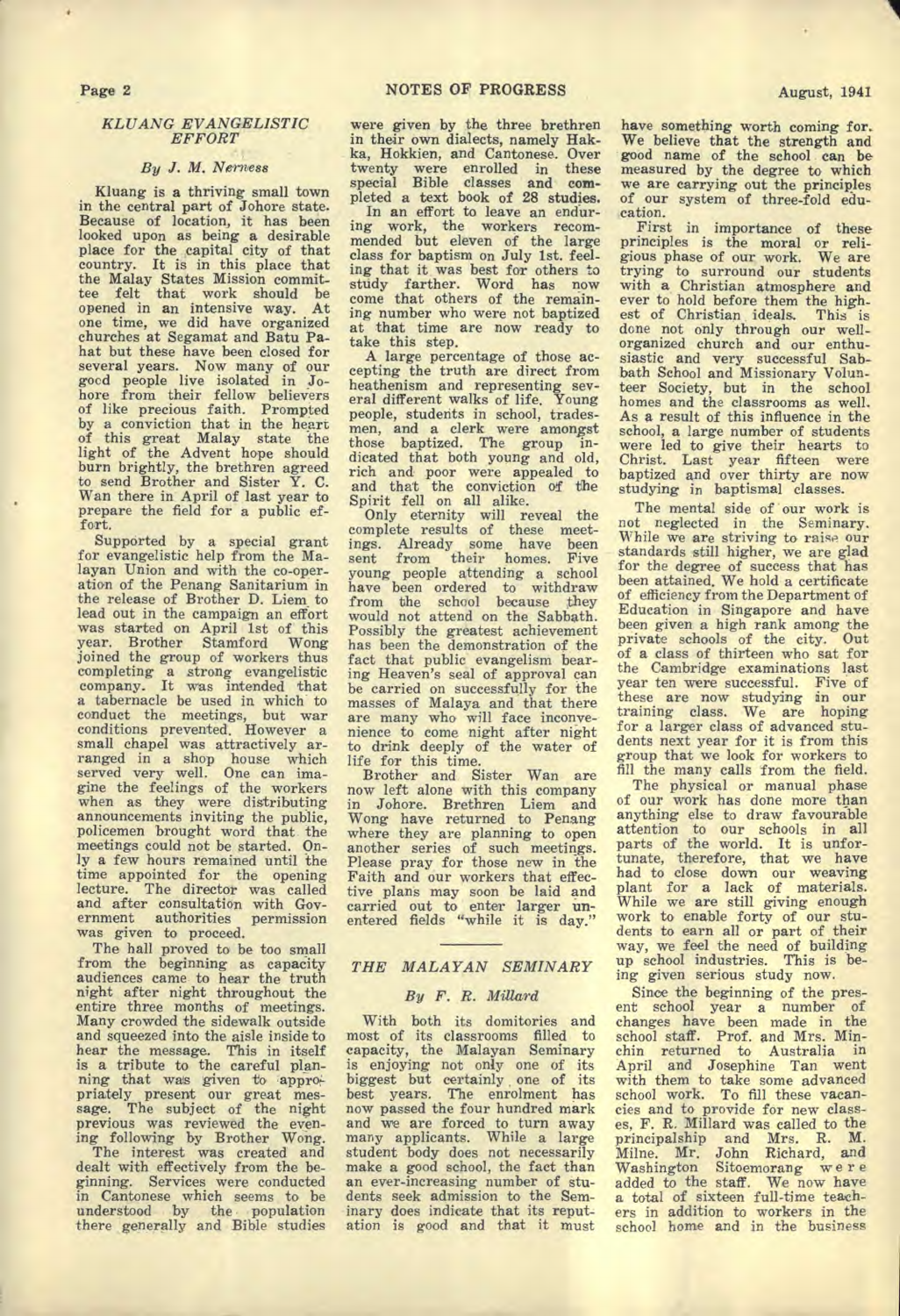#### August, 1941 **NOTES OF PROGRESS Page 3**

# **MALAYAN UNION — HALF YEAR ENDING 30th JUNE, 1940 and 1941 REPORT OF TITHES AND SABBATH SCHOOL OFFERINGS**

| <b>Mission</b>      | TITHE     |           | Percentage |         | <b>SABBATH</b> | <b>SCHOOL</b> |        | Percentage |
|---------------------|-----------|-----------|------------|---------|----------------|---------------|--------|------------|
|                     | 1940      | 1941      | Gain       | of Gain | 1940           | 1941          | Gain   | of Gain    |
| B. N. Borneo        | 909.07    | 1.290.21  | 381.14     | 42%     | 293.22         | 363.98        | 70.76  | 20%        |
| F. I. China         | 2,122.27  | 3.624.62  | 1,502.35   | 41%     | 155.79         | 271.50        | 115.71 | 74%        |
| <b>Malay States</b> | 7,291.30  | 7,864.39  | 573.09     | 8%      | 2,723,23       | 2,864.17      | 140.94 | 5%         |
| Sarawak             | 644.95    | 859.88    | 214.93     | 33%     | 312.11         | 405.62        | 93.51  | 30%        |
| Thailand            | 1,624.39  | 2,060.34  | 435.95     | 27%     | 502.42         | 574.54        | 72.12  | 14%        |
| Total               | 12,591.98 | 15,699.44 | 3,107.46   | 25%     | 3,986.77       | 4,479.81      | 493.04 | 12%        |

(All items in local currency)

N. B. Please note that for the second conscutive month there is a gain in every item.

*Leonard F. Bohner. Treasurer.* 

office. This is a group of well qualified teachers and we believe that the school will continue to grow and prosper under their efforts.

We are living in serious and troubled times and we feel to thank God for the peace and quiet He has given us here in Singapore. We can carry on our work without interference or serious handicaps and we believe that God will continue to watch over and protect us so that we may carry on and realize the purpose for which this school was established.

#### *MALAY STATES MISSION DEPARTMENTAL NOTES*

#### *By R. A. Abdy*

At present there are four Home Commission societies doing all that they can to foster the work of Christian home-making in the churches. I realise that we have only touched a little bit of this work. My prayer is that in some way the Lord will lead us step by step to the accomplishment of this task.

Our Home Missionary Department is developing with fourteen regularly reporting churches and companies. There is strong reason to believe that this number will be increased in the near future through the formation of three new companies of believers: at Kluang (Chinese), at K. L. (Telugu) and at Siputeh (Chinese).

The four churches at Penang (English, Chinese, Malay and Tamil) and the English Church in K. L. are regularly conducting Bible classes for the purpose of training our lay members to behome active and successful soulwinners.

It is very encouraging to notice the great zeal and warm enthu-

siasm prevailing among our laymembers. Our Telugu lay preach-ers at Teluk Anson badly need some old S. S. picture rolls in-clud'ng pictures on "creation" for their active lay preaching work. Who can help? Please communicate with Pastor Moses, 3111 Laxamana Road, Teluk Anson, Perak.

"Our greatest need is to be wholly filled by the Holy Spirit and to arouse, organise, train and lead into service every member in every church and company until evangelism and soul-winning will become the key note on the lips of every worker and member and the burden of prayer at every family altar."

In the Y. P. M. V. Department there are nine active societies with a membership of 584, the highest we have ever had if I am correct. It is a joy to notice the steady advance of the M. V. work.

If all goes well we shall have fine investiture services this year. According to our latest reports 323 members are intensively pre-paring for the greatest "events" of the M. V. year.

The Seminary is busily conducting Bible classes for a number of young people who want to accept the Truth as a result of the M. V. week of prayer. Two of our N. V. members at Teluk Anson are regularly holding meetings and are able to gather good crowds.

Two young people of our Se-nior M. V. Society in Penang have decided to be baptised soon.. They are taking Bible studies every Wednesday evening.

Reports show that our dear young people have distributed 12,986 tracts for the first 6 months of this year. Let us as leaders of churches remember the strength of the youth and organise them for service and prepare them for their place in the coming Kingdom.

*INVESTMENT* 

#### *By L. B. Tamboenan*

#### Malayan Seminary Sabbath School Superintendent

*Somehow, when we think of Investment,* 

*We think of what we* must do; *But have you stopped to consider What the Lord has invested in you?* 

This verse was plainly written on a blackboard placed before the members of the Seminary Sabbath School on the Investment Day, March 8, 1941. It was a happy day.

Through the suggestion of the officers of the Sabbath School, Mrs. C. Tambcenan kindly consented to have her baby son Edmund, to be an investment baby; so it was announced that members could make pledges for every pound the baby would gain during the stipulated time, Feb. 1—March 1, a period of 29 days. A member suggested that in view of the short period, the pledge should be on every ounce instead of every pound; so it was.

When the time came to find the weight of the baby two lady members went to weigh the baby. Feeling was tense when they returned. It was announced that the baby had gained 58 ounces, a daily gain of two ounces for the period.. All *gave* what they had pledged and the total raised for investment was \$47.15.

Faithful members of the Seminary Sabbath School, although not present then, sent their offerings. We were cheered by Brother Chin Ken Tai's example. He was hundreds of miles away, but he did not fail to do his part.

May God bless the investment baby—May God bless the Sabbath Schools all over the earth.